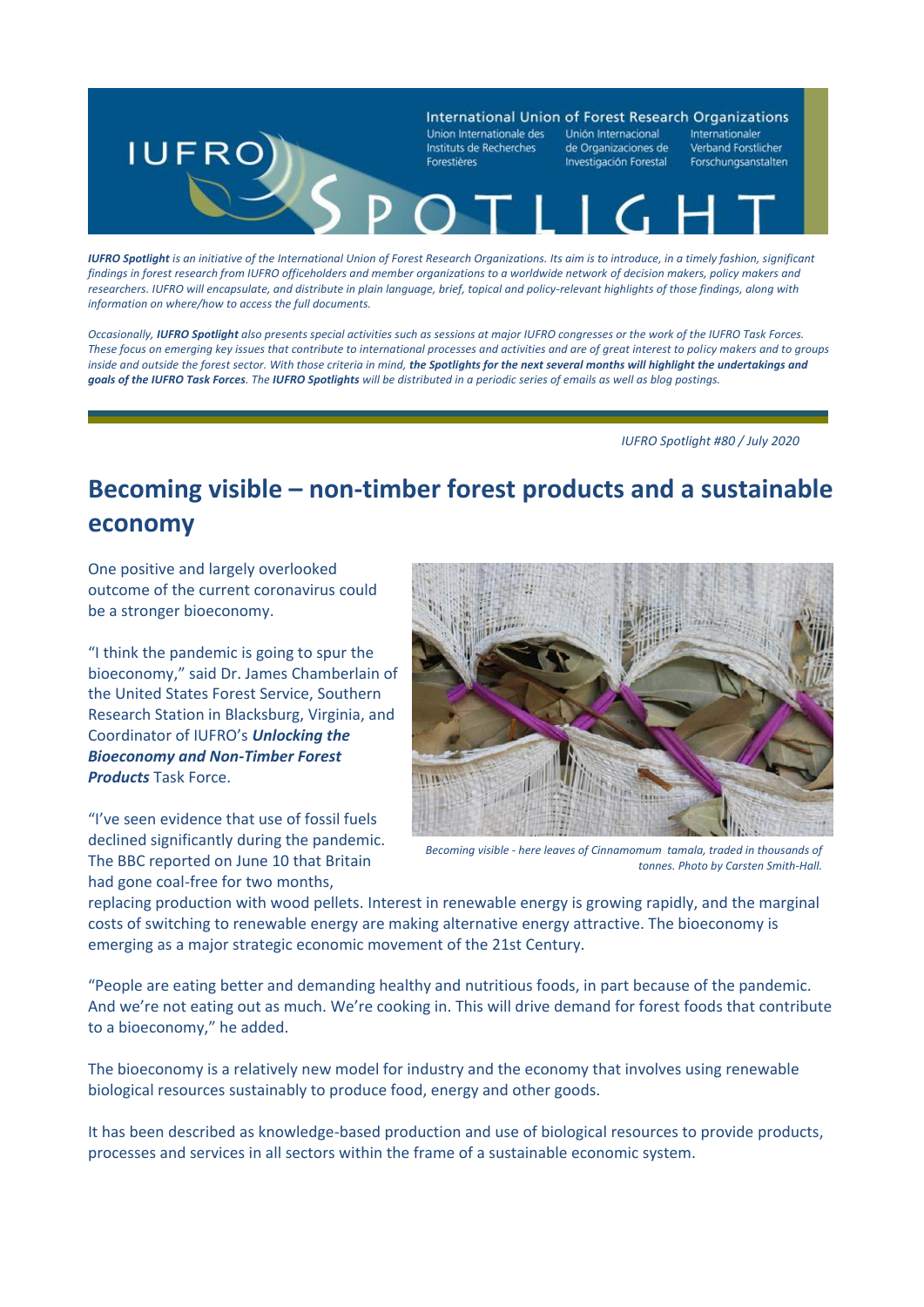Transition to a bioeconomy is expected to reduce fossil fuel dependency and contribute to climate and environmental protection.

Dr. Carsten Smith-Hall of the University of Copenhagen, Department of Food and Resource Economics, and Deputy Coordinator of the Task Force concurs.

"A bioeconomy approach," he says, "offers an opportunity to refocus and strengthen efforts to achieve sustainable management of renewable natural resources, including forests. What works locally and how can that be scaled up?"

The impetus for the bioeconomy movement was biotechnology oriented – contributing to replacing fossil fuels with biofuels. By pointing to shea nuts in Burkina Faso and medicinal plants in Nepal as examples, he maintains that non-timber forest products (NTFPs) can become a major component in local, and even national, economies, provided supporting legislative and socio-economic environments are created.

The Task Force – one of nine IUFRO Task Forces – is investigating whether and how non-timber forest products have been integrated into global and national efforts to transition to and expand the bioeconomy, and how such efforts can be supported.

"Now is the time to highlight the science-based knowledge from around the world to explore how to integrate these important products into full valuation of forests to facilitate sustainable management," Dr. Smith-Hall said.

"It also provides us with the opportunity to rethink bioeconomic approaches," he added. "In particular on how to refocus from biotechnological thinking that originated in the global north to sustainable management of global resources."

Dr. Chamberlain noted: "A large vocal part of global society recognizes that we cannot do business as we have been doing for a long, long time. We need a new economic model that embraces sustainable sourcing of raw materials, including all forest products.



*Big business - here dried medicinal plants on the way to industries in India. Photo by Carsten Smith-Hall*

"Climate change is certainly a major driving force behind the push to eliminate fossil fuels to support a bioeconomy. But there is much more to the emergence of the bioeconomy than that: consumers want their products to be sustainably sourced, socially fairly procured, and benefits equitably distributed."

"The study and exploration of the bioeconomy relative to non-timber forest products is in its infancy," he said. "We hope to address questions such as how can we integrate NTFPs into a bioeconomy and what are feasible and realistic pathways to the bioeconomy?"

The Task Force is using a three-pronged approach to the issue:

- *Theoretical*: defining and characterizing the role of NTFPs in transitioning to a bioeconomy;
- *Empirical*: analyzing how and to what extent NTFPs promote sustainable resource use, generate employment and contribute to food and livelihood security and poverty alleviation; and